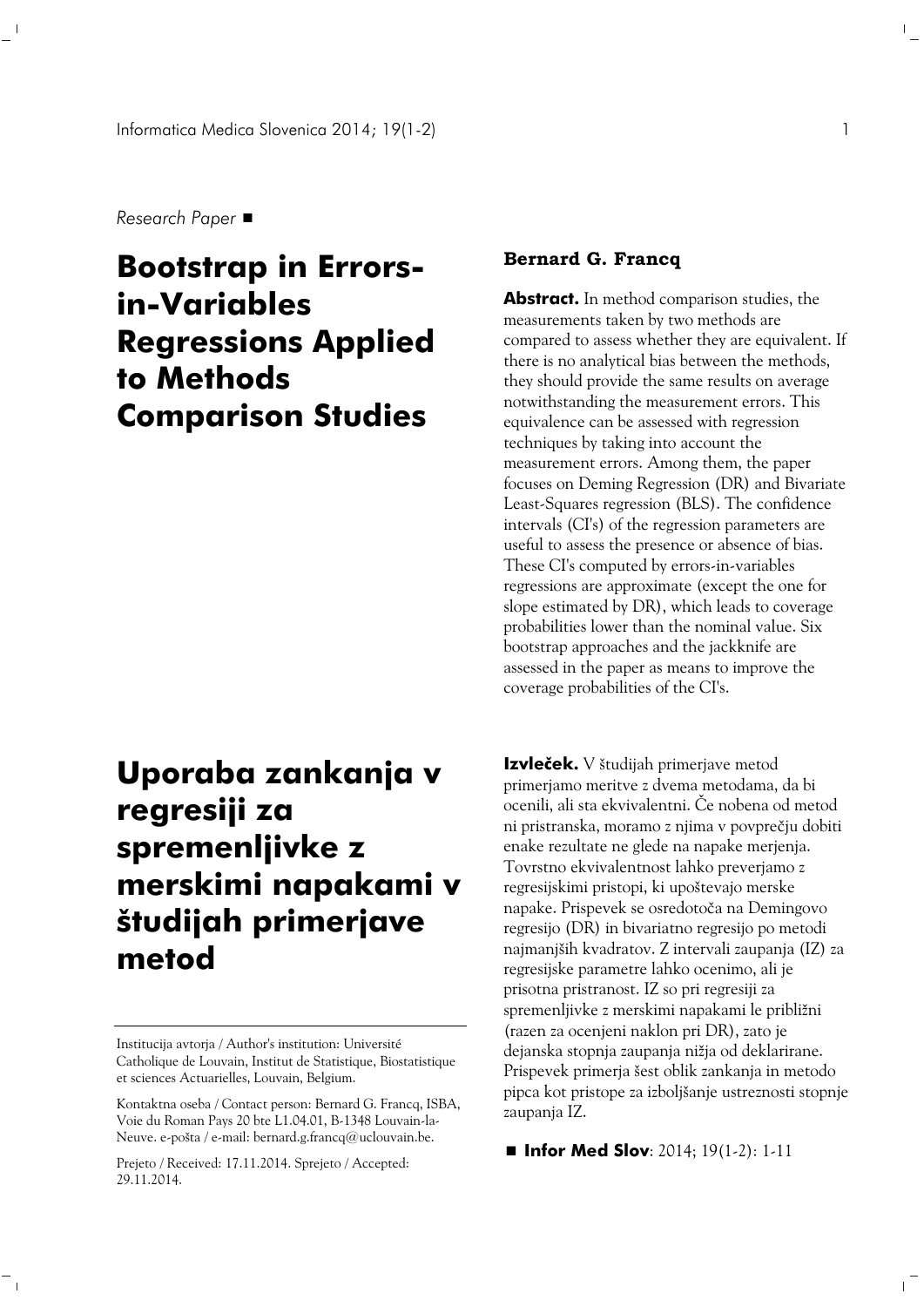# **Introduction**

The needs of the industries and laboratories to quickly assess the quality of products or samples leads to the development and improvement of new measurement methods that should be faster, easier to handle, less expensive or more accurate than the reference method. These alternative methods should ideally lead to results comparable to those obtained by a standard method [1]. Ideally, there should be no bias between the two methods, i.e., the measurement methods should be interchangeable.

Different approaches are proposed in the literature to deal with method comparison studies. The most widely known and used is the approach proposed by Bland and Altman, which focuses directly on the differences between two measurement methods [2-4]. The approach based on regression analysis (a linear functional relationship [5]) is also widely applied; it focuses on the parameter estimates and their confidence intervals (CI's) [6]. This paper deals with the regression approach. In order to statistically test the equivalence between two measurement methods, a certain characteristic of a sample can be measured by the two methods in the experimental domain of interest. The pairs of measurements taken by the reference method and the alternative one can be modelled by a regression line and the parameter estimates used to test the equivalence. Obtaining an intercept significantly different from zero in such regression indicates a systematic analytical bias between the methods, and a slope significantly different from one indicates a proportional bias [6]. To perform the regression correctly it is essential to take into account the errors in both variables (i.e., dimensions, axes) and the heteroskedasticity if necessary [6]. Various types of regressions exist to tackle this problem [7]; this paper focuses on the Deming Regression (DR) and Bivariate Least Square (BLS), as well as the basic Ordinary Least Square (OLS) regression.

It is known that the coverage probabilities of the approximate confidence intervals computed by DR

 $\top_1$ 

or BLS can be lower than the nominal level especially when the ratio of the measurement errors' variances is lower than one. In the paper, different bootstrap procedures are briefly explained and assessed with simulations in order to improve these coverage probabilities and thus obtain more precise confidence intervals. The systolic blood pressure data set published by Bland and Altman [2] is used to illustrate these techniques.

 $\mathbb{R}^n$ 

 $\overline{1}$ 

# **How to test the equivalence?**

In the systolic blood pressure data [2], simultaneous measurements were made using a sphygmomanometer and a semi-automatic blood pressure monitor. The Bland and Altman approach focuses on "practical" equivalence to assess whether the observed differences between the two measurement methods are meaningful or not in practice. The present paper focuses on "strict" or "statistical" equivalence. The bias between the two devices is considered because the two devices should provide equal (equivalent) measures notwithstanding the errors of measurement.

The standard design in method comparison studies is to measure each specimen/subject once using both devices/methods. However, with such design it is not possible to estimate the variances of measurement errors, as explained below.

#### **The general model**

To compare two measurement methods, a parameter of interest is measured on  *sampling* units  $(i = 1, 2, ..., N)$  by both methods [10-12]:  $X_{ij} = \xi_i + \tau_{ij}; Y_{ij} = \eta_i + \nu_{ij},$  (1) where  $X_{ij} (j = 1,2,...,n_{X_i})$  and  $Y_{ij}(j = 1,2,...,n_{Y_i})$  are the repeated measures for unit *i* by methods *X* and *Y*, respectively, and  $n_{X_i}$ and  $n_{Y_i}$  are the number of repeated measures of unit *i* by each method.  $\xi_i$  and  $\eta_i$  are the true but unobservable values of the parameter of interest for both methods, which are assumed to be linked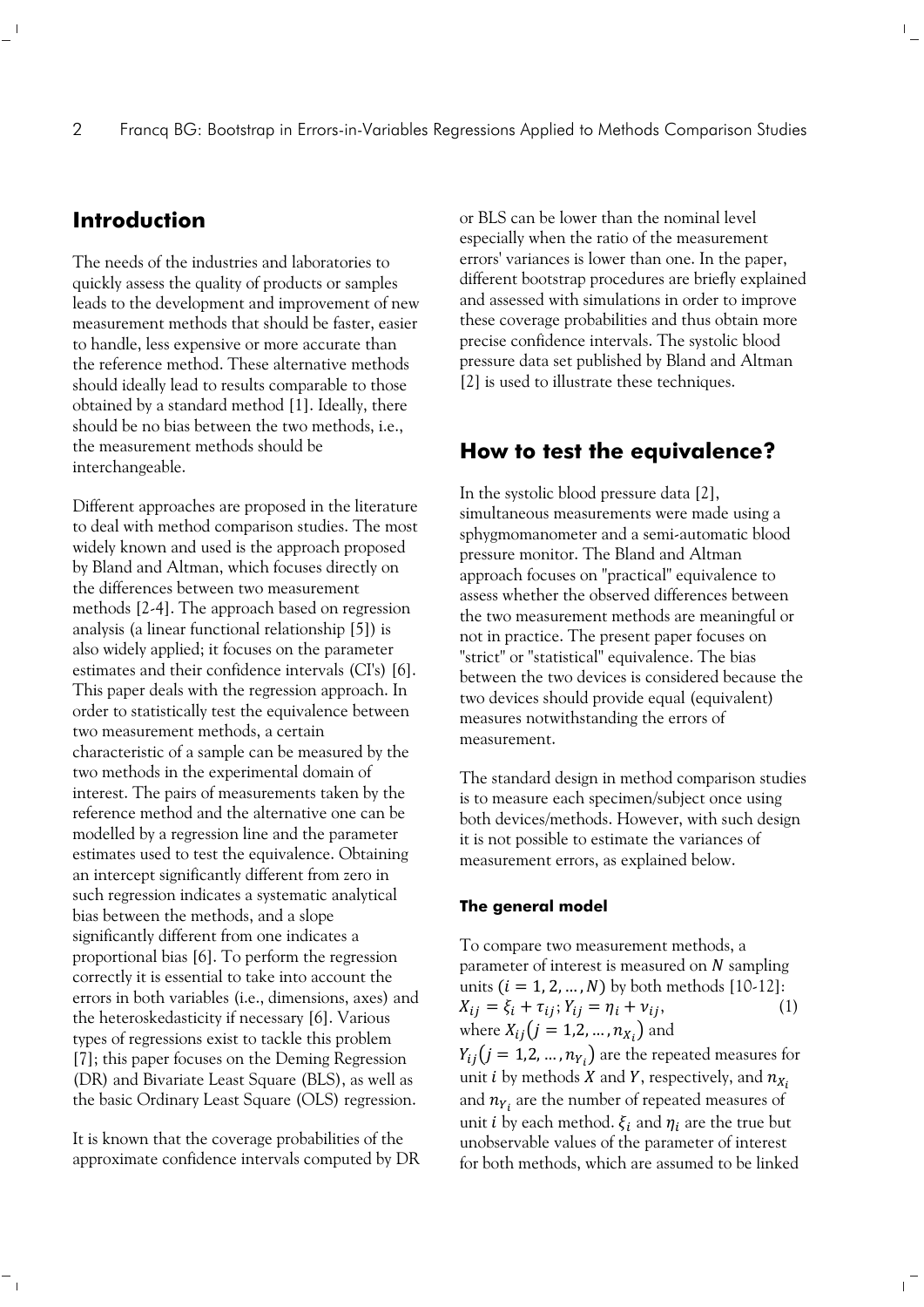Informatica Medica Slovenica 2014; 19(1-2) 3

by a linear relationship [10-12]:  
\n
$$
\eta_i = \alpha + \beta \xi_i.
$$
\n(2)

The means of the repeated measures for the unit  $i$ are given by  $X_i$  and  $Y_i$ :

$$
X_i = \frac{1}{n_{X_i}} \sum_{j=1}^{n_{X_i}} X_{ij} \text{ and } Y_i = \frac{1}{n_{Y_i}} \sum_{j=1}^{n_{Y_i}} Y_{ij};
$$
 (3)

 $\tau_{ij}$  and  $v_{ij}$  are the measurement errors, which are supposed to be independent and normally distributed (with constant variances under homoskedasticity):

$$
\begin{pmatrix} \tau_{ij} \\ \nu_{ij} \end{pmatrix} \sim N \begin{pmatrix} 0 \\ 0 \end{pmatrix}, \begin{pmatrix} \sigma_{\tau_i}^2 & 0 \\ 0 & \sigma_{\nu_i}^2 \end{pmatrix} . \tag{4}
$$

Hence, the means of the repeated measures are also normally distributed around  $\xi_i$  or  $\eta_i$ :

$$
\begin{pmatrix} X_i \\ Y_i \end{pmatrix} \sim N \begin{pmatrix} \xi_i \\ \eta_i \end{pmatrix}, \begin{pmatrix} \sigma_{\tau_i}^2 / n_{X_i} & 0 \\ 0 & \sigma_{\nu_i}^2 / n_{Y_i} \end{pmatrix} . \tag{5}
$$

If the variances  $\sigma_{\tau_i}^2$  and  $\sigma_{\nu_i}^2$  are unknown, they can be estimated with repeated measures; otherwise, these variances are unknown and inestimable. The estimates of  $\sigma_{\tau_i}^2$  and  $\sigma_{\nu_i}^2$  are given by  $s_{\tau_i}^2$  and  $s_{\nu_i}^2$ :

$$
s_{\tau_i}^2 = \frac{1}{n_{X_i} - 1} \sum_{j=1}^{n_{X_i}} (X_{ij} - X_i)^2
$$
 and  

$$
s_{\nu_i}^2 = \frac{1}{n_{Y_i} - 1} \sum_{j=1}^{n_{Y_i}} (Y_{ij} - Y_i)^2.
$$
 (6)

In further explanations, the following notation will also be used:

$$
\bar{X} = \frac{1}{N} \sum_{i=1}^{N} X_i \text{ and } \bar{Y} = \frac{1}{N} \sum_{i=1}^{N} Y_i;
$$
  
\n
$$
s_{xx} = \sum_{i=1}^{N} (X_i - \bar{X})^2; S_{yy} = \sum_{i=1}^{N} (Y_i - \bar{Y})^2 \text{ and }
$$
  
\n
$$
s_{xy} = \sum_{i=1}^{N} (X_i - \bar{X})(Y_i - \bar{Y}).
$$

### **The homoskedastic model**

 $\mathbb{Z}_1$ 

Under homoskedasticity, the measurement errors variances are constant through the domain of interest  $(\sigma_{\tau_i}^2 = \sigma_{\tau}^2 \text{ and } \sigma_{\nu_i}^2 = \sigma_{\nu}^2 \text{ } \forall i$ ). Moreover, a constant number of replicates will be assumed  $(n_{X_i} = n_X \text{ and } n_{Y_i} = n_Y \forall i)$  to prevent the model from becoming heteroskedastic even if the accuracies of the measurement methods are constant. Under homoskedasticity, the variances

 $s_{\tau_i}^2$  and  $s_{\nu_i}^2$  are estimates of  $\sigma_{\tau}^2$  and  $\sigma_{\nu}^2$  and the "overall" estimates for  $\sigma_{\tau}^2$  and  $\sigma_{\nu}^2$  are given by  $s_{\tau}^2$ and  $s_v^2$ :

$$
s_{\tau}^{2} = \frac{\sum_{i=1}^{N} (n_{X_{i}} - 1)s_{\tau_{i}}^{2}}{\left(\sum_{i=1}^{N} n_{X_{i}}\right) - N} \text{ and } s_{\nu}^{2} = \frac{\sum_{i=1}^{N} (n_{Y_{i}} - 1)s_{\nu_{i}}^{2}}{\left(\sum_{i=1}^{N} n_{Y_{i}}\right) - N}, \quad (7)
$$

$$
\sum_{i=1}^{N} \sum_{i=1}^{N} s_{ti}^2
$$

$$
s_{\tau}^{2} = \frac{\sum_{i=1}^{N} s_{t_{i}}^{2}}{N} \text{ and } s_{\nu}^{2} = \frac{\sum_{i=1}^{N} s_{\nu_{i}}^{2}}{N}.
$$
 (8)

### **How to test the equivalence?**

If the two measurement methods are equivalent, they should give the same results for a given sample notwithstanding the measurement errors. In the model notation, method equivalence means that  $\xi_i = \eta_i \,\forall i$  [6,13]. In practice, due to the measurement errors, these parameters are unobservable and the equivalence test will be based on the following regression model:  $Y_i = \alpha + \beta X_i + \varepsilon_i$  with  $\varepsilon_i \sim N(0, \sigma_{\varepsilon_i}^2)$  and  $\sigma_{\varepsilon_i}^2 = \frac{\sigma_{\nu_i}^2}{n_v}$  $n_{Y_i}$  $+\beta^2\frac{\sigma_{t_i}^2}{\sigma_{t_i}}$  $n_{X_i}$ , (9)

where the intercept  $\alpha$  and the slope  $\beta$  are estimated respectively by  $\hat{\alpha}$  and  $\hat{\beta}$ . This regression model is applied on the averages of repeated measures because individual measures cannot be paired.

The estimated parameters  $\hat{\alpha}$  and  $\hat{\beta}$  provide the information to assess the equivalence. An intercept significantly different from 0 means that there is a constant bias between the two measurement methods, and a slope significantly different from 1 means that there is a proportional bias between the two measurement methods [6]. Therefore, the following two-sided hypothesis will be used to test method equivalence:

$$
H_o: \alpha = 0; H_1: \alpha \neq 0 \text{ and}
$$
  
\n
$$
H_o: \beta = 1; H_1: \beta \neq 1.
$$
 (10)

The null hypothesis  $H_o: \alpha = 0$  is rejected if 0 is not included in the confidence interval (CI) for  $\alpha$ and the null hypothesis  $H_o: \beta = 1$  is rejected if 1 is not included in the CI for  $\beta$ . The joint CI is not considered in this paper.

 $\mathbf{I}_{\mathbf{r}}$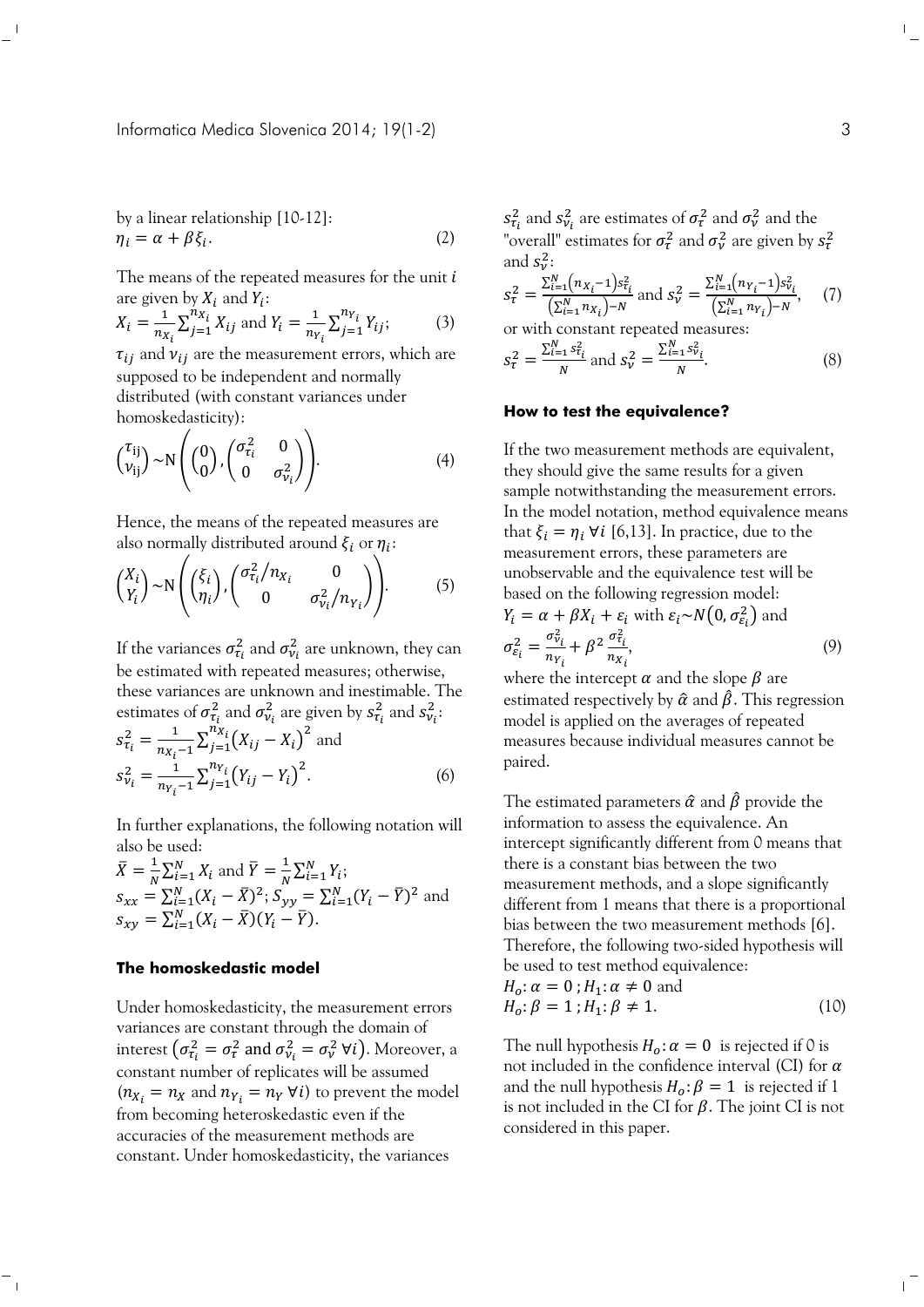# **OLS regression versus errorsin-variables regressions**

This section briefly reviews the formulas for the estimation of a regression line by means of the commonly used Ordinary Least Squares (OLS) regression when  $X$  is observed without errors. Next, the formulas for two errors-in-variables regressions are provided – the Deming Regression and the Bivariate Least Squares regression. Note that in practice  $\sigma_{\tau}^2$  or/and  $\sigma_{\nu}^2$  can be estimated with replicated data and replaced by  $s^2_t$  or/and  $s^2_\nu$ if needed.

# **Ordinary Least Squares (OLS) regression**

The easiest way to estimate the parameters  $\alpha$  and  $\beta$  of model (9) under homoskedasticity is to apply the basic technique of OLS [12-13]. The OLS regression minimises the sum of squared vertical distances (residuals) between each point and the line as shown in Figure 1. The corresponding parameter estimators are given by the following formulas:



**Figure 1** Illustration of OLS and DR-BLS regressions criteria of minimisation.

Unfortunately, the OLS minimisation criterion does not take into account the errors in the independent variable [14]. OLS supposes that there is no error produced by the measurement method assigned to the X-axis, i.e., the  $\tau_{ij}$  are supposed to be equal to zero or negligible. The

 $\top_1$ 

corresponding estimates are therefore obviously biased [14].

 $\mathbb{L}$ 

 $\mathbf{L}$ 

Supposing that 
$$
\sigma_{\tau}^2 = 0
$$
, the 100(1– $\gamma$ )% CI for  $\beta$  is  
symmetric around  $\hat{\beta}_{OLS}$  and is computed as [15]  
CI( $\beta_{OLS}$ ):  $\hat{\beta}_{OLS} \pm t_{1-\frac{\gamma}{2}, N-2} s_{\beta_{OLS}}$  (12)  
with  $s_{\hat{\beta}_{OLS}} = \sqrt{\frac{s_{OLS}^2}{s_{xx}}}$  and  
 $s_{OLS}^2 = \frac{1}{N-2} \sum_{i=1}^N (Y_i - \hat{\alpha}_{OLS} - \hat{\beta}_{OLS} X_i)^2$ , (13)  
where  $t_{1-\gamma/2; N-2}$  is the 100(1– $\gamma$ /2)% percentile of  
a *t*-distribution with  $N - 2$  degrees of freedom.

In the same way, the  $100(1-\gamma)\%$  CI for  $\alpha$  is symmetric around  $\hat{\alpha}_{OLS}$  and can be computed as  $\text{CI}(\alpha_{\text{OLS}}) \colon \hat{\alpha}_{\text{OLS}} \pm t_{1-\frac{\gamma}{2};N-2} s_{\hat{\alpha}_{\text{OLS}}}$  with

$$
s_{\hat{\alpha}_{OLS}} = \sqrt{s_{OLS}^2 \left(\frac{1}{N} + \frac{\bar{X}^2}{s_{xx}}\right)}.
$$
 (14)

These CI's are exact under the assumptions of OLS, especially that of no errors in the X-values  $(\sigma_{\tau}^2 = 0)$  and normality of  $\varepsilon_i$ .

### **Deming Regression (DR)**

To take into account the errors in both variables, the following ratio between the two error variances can be computed:

$$
\lambda_{XY} = \frac{\sigma_v^2 / n_Y}{\sigma_\tau^2 / n_X}.\tag{15}
$$

It is the ratio of the errors' variance in the *Y* over the errors' variance in X.

The DR is the Maximum Likelihood (ML) solution of model (1) when  $\lambda_{XY}$  is known [10]. In practice,  $\lambda_{XY}$  can be estimated with replicated data.

The DR minimises the sum of the (weighted) squares of the oblique distances between each point to the line [11,16] as shown in Figure 1. The angle of the direction is related to  $\lambda_{XY}$  and given by  $-\lambda_{XY}/\hat{\beta}$  [11]. The ML estimators are:

$$
\hat{\beta}_{\rm DR} = \frac{s_{yy} - \lambda_{XY}s_{xx} + \sqrt{(s_{yy} - \lambda_{XY}s_{xx})^2 + 4\lambda_{XY}s_{xy}^2}}{2s_{xy}} \text{ and}
$$
\n
$$
\hat{\alpha}_{\rm DR} = \overline{Y} - \hat{\beta}_{\rm DR}\overline{X}.
$$
\n(16)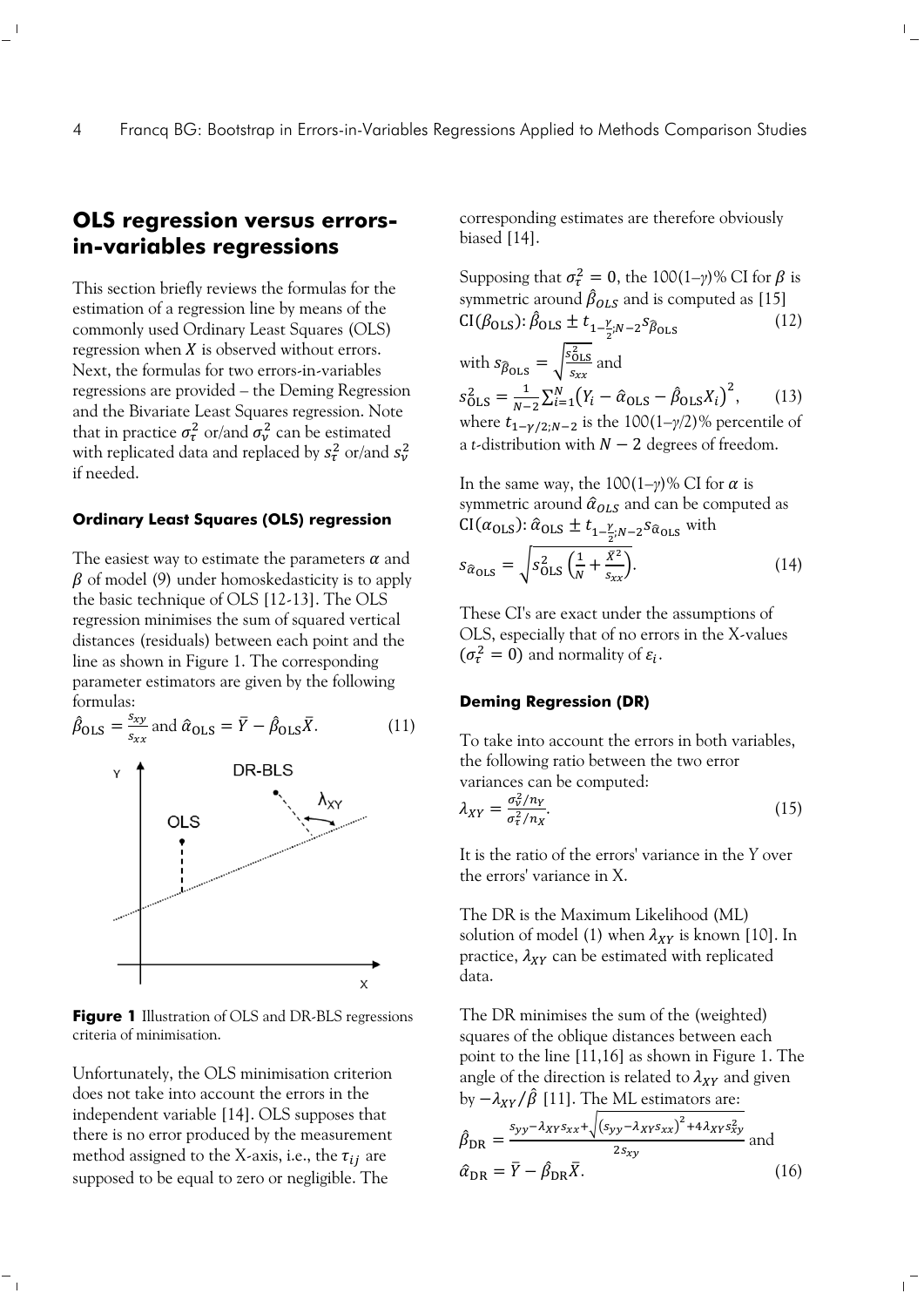The ratio  $\lambda_{XY}$  is assumed to be constant by DR. This assumption is fulfilled under homoskedasticity and balanced design  $(n_{X_{\hat t}}% )$  and  $n_{Y_i}$  constant).

Gillard and Iles [17-18] propose to compute the variance-covariance matrix of the estimators using the method of moments. When  $\lambda_{XY}$  is assumed to be known, the variances of the estimators can be computed with the following formulas (modified to take into account the replicated data):

$$
s_{\hat{\beta}_{\rm DR}}^2 = \frac{s_{xx}s_{yy}-s_{xy}^2}{N\left(\frac{S_{xy}}{\hat{\beta}_{\rm DR}}\right)^2},
$$
  
\n
$$
s_{\hat{\alpha}_{\rm DR}}^2 = \overline{X}^2 s_{\hat{\beta}_{\rm DR}}^2 + \frac{\hat{\beta}_{\rm DR}^2 \sigma_{\tau}^2 / n_x + \sigma_{\nu}^2 / n_y}{N}.
$$
\n(17)

The approximate and symmetric CI for  $\beta$  or  $\alpha$  can be easily computed by associating a *t*-distribution to the standard error of the parameter because the estimators provided by ML are asymptotically normally distributed [19]:

$$
CI(\beta_{\text{DR}}): \hat{\beta}_{\text{DR}} \pm t_{1-\frac{\gamma}{2};N-2} s_{\hat{\beta}} \text{ and}
$$
  
\n
$$
CI(\alpha_{\text{DLR}}): \hat{\alpha}_{\text{DR}} \pm t_{1-\frac{\gamma}{2};N-2} s_{\hat{\alpha}}.
$$
\n(18)

For the slope  $\beta$ , an exact solution exists – the exact and asymmetric CI for  $\beta$  can be computed as follows [11]:

Exact-CI(
$$
\beta_{DR}
$$
):  $\sqrt{\lambda_{XY}} \tan(\hat{\theta}_{s} \pm \phi)$  where  
CI( $\theta_s$ ):  $\hat{\theta}_S \pm \phi$  (19)  
with  $\hat{\beta}_{DR} = \tan \hat{\theta}, \hat{\theta} = \arctan \hat{\beta}_{DR}$ ,

$$
\hat{\theta}_s = \arctan(\hat{\beta}_{\text{DR}}/\sqrt{\lambda_{XY}}) \text{ and } \qquad (20)
$$

$$
\phi = \frac{1}{2} \arcsin\left(t_{1-\frac{y}{2},N-2} \frac{2}{\sqrt{N-2}} * \sqrt{\frac{\lambda_{XY}(s_{xx}s_{yy}-s_{xy}^2)}{(s_{yy}-\lambda_{XY}s_{xx})^2 + 4\lambda_{XY}s_{xy}^2}}\right)
$$
\n(21)

#### **Bivariate Least Square regression (BLS)**

 $^{-}$ 

The BLS is a generic name but this paper refers to BLS as defined first by Lisý *et al*. [20] and later by other authors [6,21-23]. The BLS can take into

account error and heteroskedasticity in both variables and is usually explained in matrix notation [6,21-23]. Here, the formulas are given under homoskedaticity with replicated data. The estimates of the parameters (the  **vector) are** computed by iteration using the following formulas:

$$
\mathbf{R}\hat{\mathbf{b}} = \mathbf{g}
$$
(22)  
\n
$$
\frac{1}{w_{\text{BLS}}} \begin{pmatrix} N & \sum_{i=1}^{N} X_i \\ \sum_{i=1}^{N} X_i^2 & \sum_{i=1}^{N} X_i^2 \end{pmatrix} \begin{pmatrix} \hat{\alpha}_{\text{BLS}} \\ \hat{\beta}_{\text{BLS}} \end{pmatrix} = \frac{1}{w_{\text{BLS}}} *
$$
\n
$$
\begin{pmatrix} \sum_{i=1}^{N} Y_i \\ \sum_{i=1}^{N} \left( X_i Y_i + \hat{\beta}_{\text{BLS}} \frac{\sigma_{\tau}^2}{n_X} \frac{(Y_i - \hat{\alpha}_{\text{BLS}} - \hat{\beta}_{\text{BLS}} X_i)^2}{w_{\text{BLS}}} \right) & (23) \\ \hat{\mathbf{b}} = \mathbf{R}^{-1} \mathbf{g}.
$$
\n(24)

Note that  $w_{\text{BLS}}$ , the weighting factor, is equal for each data point under homoskedasticity and equals the variance of the residuals. The vector  $\hat{\mathbf{b}}$ provides the estimates  $\hat{\beta}_{BLS}$  and  $\hat{\alpha}_{BLS}$ ; under homoskedasticity it can be proven that  $\hat{\beta}_{BLS} =$  $\hat{\beta}_{DR}$  and  $\hat{\alpha}_{BLS} = \hat{\alpha}_{DR}$ .

Riu and Rius [22] propose the following variancecovariance matrix for the BLS parameters:

$$
\mathbf{V(b)}_{\text{BLS}} = s_{\text{BLS}}^2 \mathbf{R}^{-1},
$$
\nor equivalently\n
$$
\tag{25}
$$

$$
s_{\hat{\beta}_{\text{BLS}}}^2 = \frac{W_{\text{BLS}} N s_{\text{BLS}}^2}{N \sum_{i=1}^N x_i^2 - (\sum_{i=1}^N x_i)^2}
$$
 and  

$$
s_{\hat{\alpha}_{\text{BLS}}}^2 = \frac{W_{\text{BLS}} s_{\text{BLS}}^2 \sum_{i=1}^N x_i^2}{N \sum_{i=1}^N x_i^2 - (\sum_{i=1}^N x_i)^2}.
$$
 (26)

The approximate and symmetric CI's for  $\beta$  or  $\alpha$ are then given by the following formulas [6]:  $\text{CI}(\beta_{\text{BLS}}) \colon \hat{\beta}_{\text{BLS}} \pm t_{1-\frac{\gamma}{2};N-2} s_{\hat{\beta}_{\text{BLS}}}$  and  $CI(\alpha_{\rm BLS})$ :  $\hat{\alpha}_{\rm BLS} \pm t_{1-\frac{\gamma}{2};N-2} s_{\hat{\alpha}_{\rm BLS}}$ . (27)

# **Bootstrap in errors-invariables regressions**

In this section, two well-known bootstrap procedures (bootstrapping the pairs and bootstrap on the residuals) are briefly explained, as well as the jackknife procedure [24]. These approaches are compared using simulations and real data.

 $\Gamma_{\rm c}$ 

 $\overline{1}$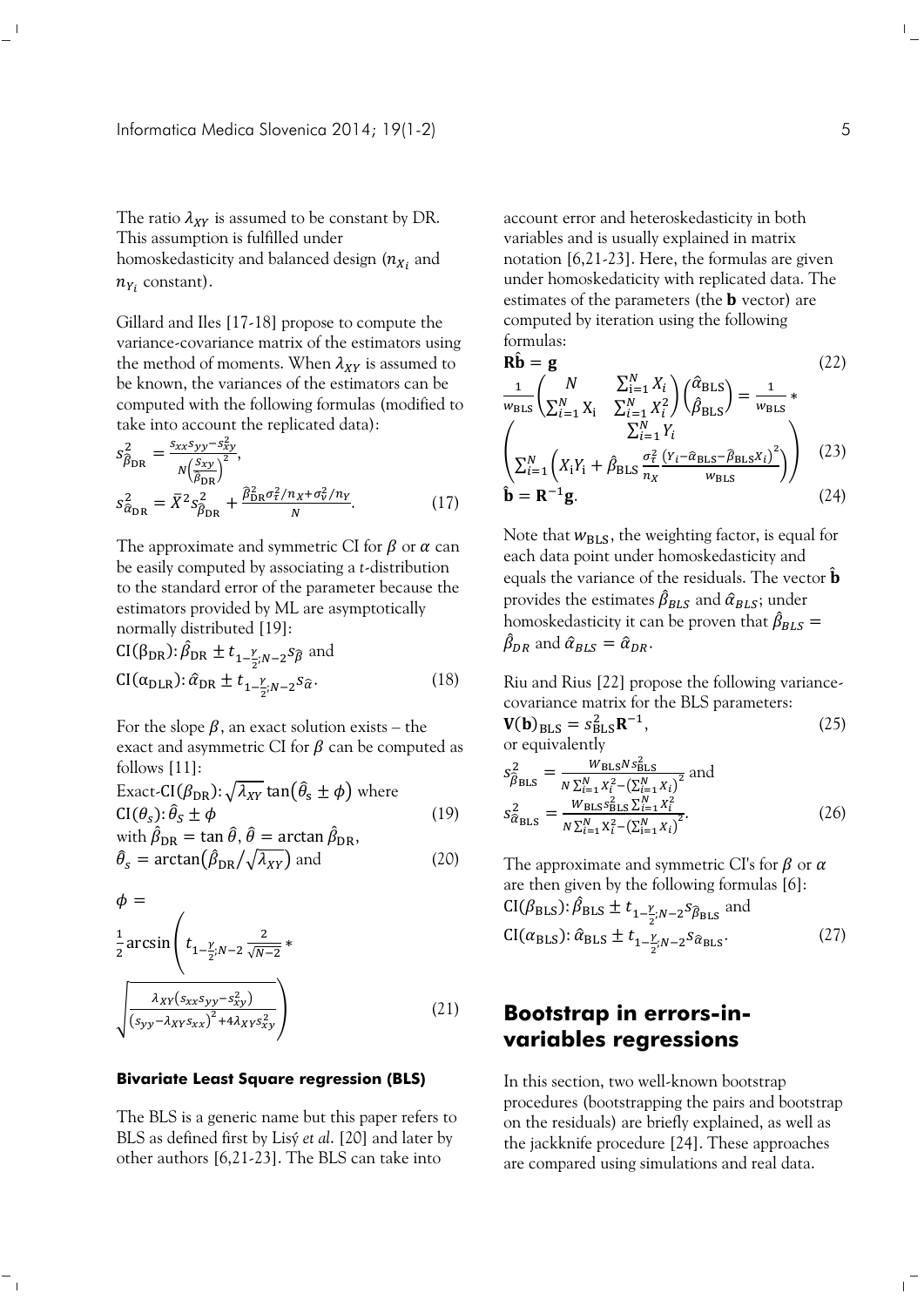## 6 Francq BG: Bootstrap in Errors-in-Variables Regressions Applied to Methods Comparison Studies

## **Jackknife**

The jackknife is a simplified version of the bootstrap, applied by the MedCalc software in method comparison studies and sometimes suggested in the literature [25-27]. The main advantages are its simplicity and its fast algorithm. Figure 2 illustrates the jackknife procedure for the estimation of a regression line. First, the regression line is estimated with the initial sample (the "true" sample) to obtain the estimated values of the slope and the intercept,  $\hat{\beta}$  and  $\hat{\alpha}$ . Then, each point in the scatterplot is removed alternately and for each step a new regression line is estimated. N "pseudo"-regressions are therefore obtained, each with  $N-1$  points. When the point  $(X_i, Y_i)$  is removed, the estimated slope and intercept are given respectively by  $\hat{\beta}_{-i}$  and  $\hat{\alpha}_{-i}.$  The jackknife estimators after  $N$  steps are respectively given by  $\hat{\beta}_{\text{jack}} = N\hat{\beta} - (N-1)/N \sum_{i=1}^{N} \hat{\beta}_{-i}$  and  $\hat{\alpha}_{\text{jack}} = N\hat{\alpha} - (N-1)/N \sum_{i=1}^{N} \hat{\alpha}_{-i}.$  (28)

The CI's are computed by the jackknife procedure as follow:

 $CI(\beta)$ :  $\hat{\beta}_{\text{jack}} \pm q_{1-\frac{\gamma}{2}} s_{\hat{\beta}_{\text{jack}}}$  and  $CI(\alpha): \hat{\alpha}_{\text{jack}} \pm q_{1-\frac{\gamma}{2}} s_{\hat{\alpha}_{\text{jack}}},$  (29)

where  $q_{1-\gamma/2}$  is the  $1-\gamma/2$  quantile of the standardized normal distribution, and

 $\overline{\phantom{0}}$ 



 $\frac{1}{2}$ 

**Figure 2** Illustration of the jackknife procedure for the estimation of a regression line.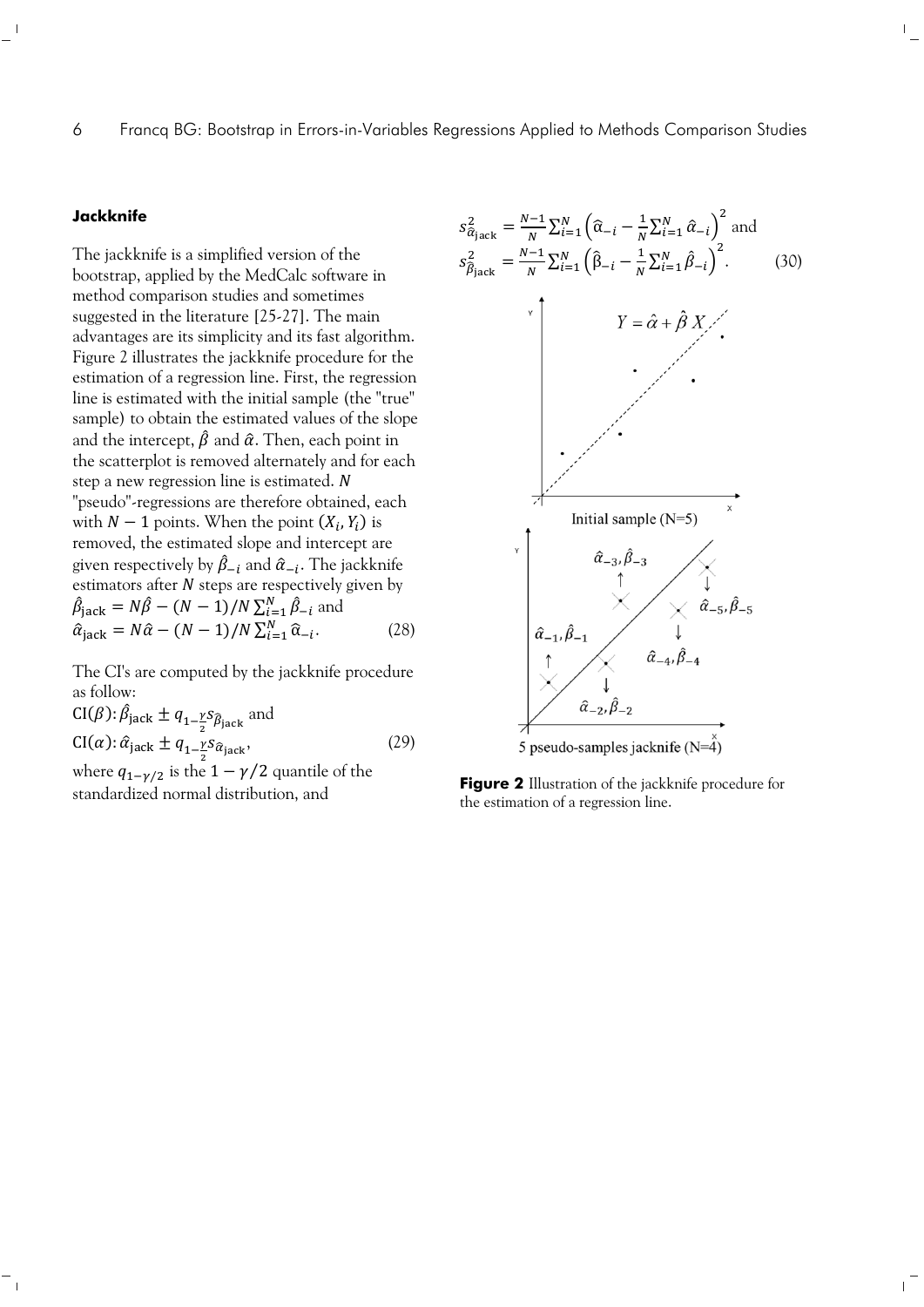

**Figure 3** Illustration of the bootstrapping the residuals procedure (left) and bootstrapping the pairs (right) for the estimation of a regression line (the circled point is a point resampled twice).

#### **Bootstrapping the residuals**

Figure 3 (left) illustrates the bootstrap procedure on the vertical residuals. First, the regression line is estimated with the initial sample to obtain the estimated values of the slope and the intercept,  $\hat{\beta}$ and  $\hat{\alpha}$ . Then, the vertical residuals are computed:  $e_i = Y_i - \hat{\alpha} - \hat{\beta}X_i = Y_i - \hat{Y}_i$  and these residuals are resampled:  $e_i^*$  is the  $i^{\rm th}$  resampled bootstrap residual. These resampled residuals are added to the initial predicted values to get a pseudo-sample of size *N* where the *i*<sup>th</sup> point is  $(X_i, Y_i^* = \hat{Y}_i + e_i^*)$ . This is repeated B times  $(b = 1, ..., B)$  and for each step the slope and the intercept are estimated (as well as their variances), respectively for the pseudo-sample  $b$  by  $\hat{\beta}^*_b$  (its variance being  $s^{*2}_{\hat{\beta}_b}$ ) and  $\hat{a}^*_b$  (its variance being  $s^{*2}_{\hat{a}_b}$ ). For each  $b$  step, the following standardised deviates are computed:  $U_{\widehat{\beta},b}^* = \frac{\widehat{\beta}_b^* - \widehat{\beta}}{s_0^*}$  $s^*_{\widehat{\beta}_b}$  $\frac{a_b-\beta}{a_a}$  and  $U^*_{\widehat{\alpha},b}=\frac{\widehat{\alpha}_b^*-\widehat{\alpha}_b}{s^*}$  $\frac{s_b - u}{s_{a_b}}$  (31)

At this point, two different approaches can be followed to compute a confidence interval: the bootstrap-*t* or the percentile bootstrap. The percentile bootstrap is certainly the easiest

solution as the confidence interval is computed directly by the  $\gamma/2$  and  $1-\gamma/2$  percentile of the empirical distribution (i.e., the  $B$  values) of  $\hat{\beta}^*_b$  or  $\hat{a}_b^*$ . The confidence interval by the bootstrap-*t* is computed as

$$
CI(\beta): \hat{\beta} \pm u_{\hat{\beta},1-\frac{\gamma}{2}}^* s_{\hat{\beta}}
$$
 and  
\n
$$
CI(\alpha): \hat{\alpha} \pm u_{\hat{\alpha},1-\frac{\gamma}{2}}^* s_{\hat{\alpha}}
$$
 (32)  
\nwhere  $u_{\hat{\beta},1-\frac{\gamma}{2}}^*$  is the  $1 - \gamma/2$  quantile of the  $U_{\hat{\beta},b}^*$   
\nvalues and  $u_{\hat{\alpha},1-\frac{\gamma}{2}}^*$  is the  $1 - \gamma/2$  quantile of the  
\n $U_{\hat{\alpha},b}^*$  values.

### **Bootstrapping the pairs**

Figure 3 (right) illustrates the technique of bootstrapping the pairs. First, the regression line is estimated with the initial sample to obtain the estimated values of the slope and the intercept,  $\hat{\beta}$ and  $\hat{\alpha}$ . Then, the points  $(X_i, Y_i)$  are resampled where  $(X_i^*, Y_i^*)$  is the *i*<sup>th</sup> resampled point. This is repeated  $B$  times and for each step, as explained in the previous section,  $\hat{\beta}^*_b$   $(s^{*2}_{\widehat{\beta}_b})$  and  $\hat{\alpha}^*_b$   $(s^{*2}_{\widehat{\alpha}_b})$  are computed. For each  $b$  step, the following values

 $\mathbb{L}$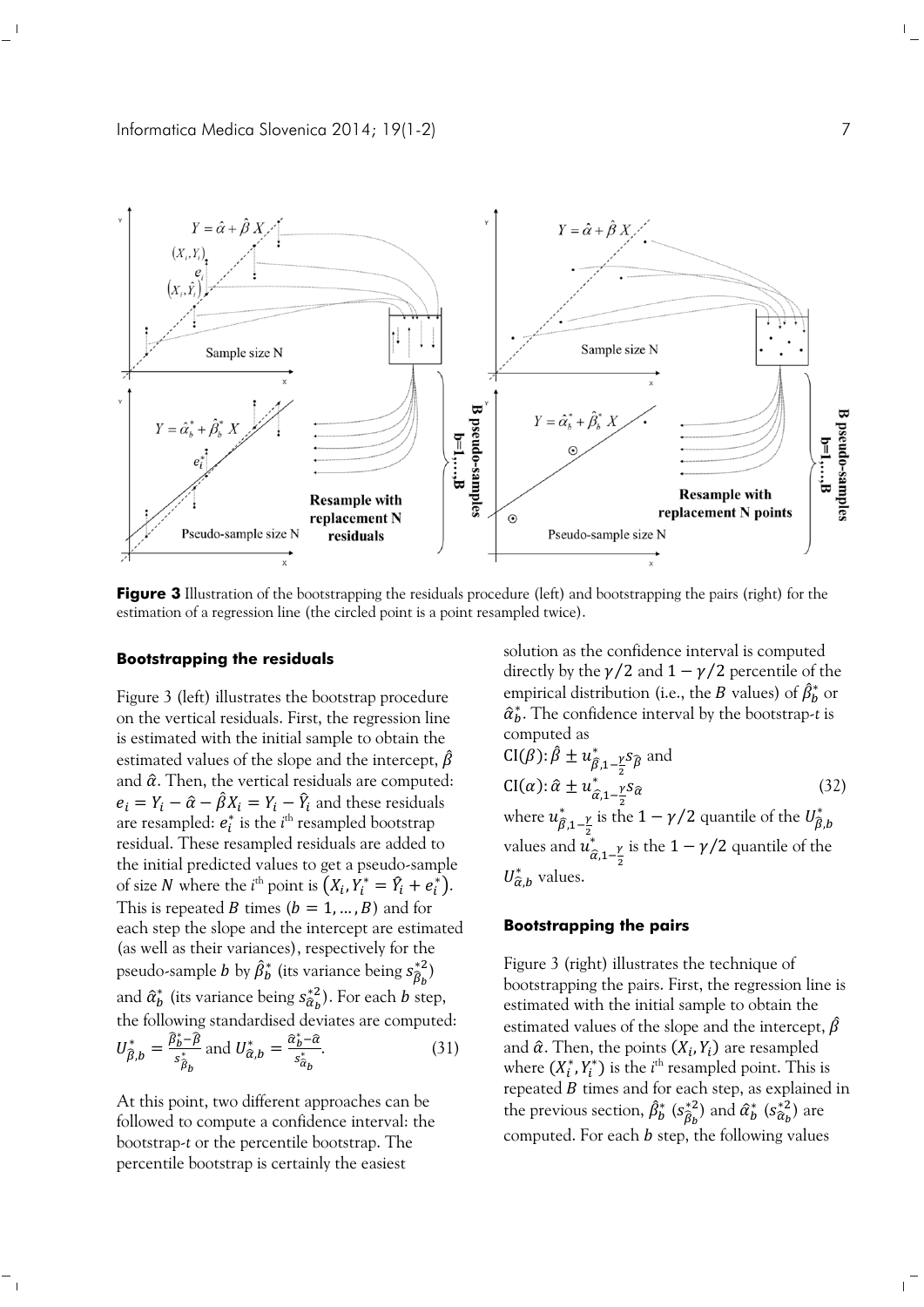are obtained:

 $\mathbb{Z}_1$ 

$$
W_{\hat{\beta},b}^* = \frac{\hat{\beta}_b^* - \hat{\beta}}{s_{\hat{\beta}_b}^*} \text{ and } W_{\hat{\alpha},b}^* = \frac{\hat{\alpha}_b^* - \hat{\alpha}}{s_{\hat{\alpha}_b}^*}. \tag{33}
$$

As previously explained, the percentile bootstrap or the bootstrap-*t* can be applied on the  $W^*_{\hat{\beta},b}$  or  $W^*_{\hat{\alpha},b}$  values to obtain the confidence interval for  $\beta$ or  $\alpha$ .

### **Coverage probabilities of the bootstrap procedures**

In order to compare the coverage probabilities of the confidence intervals provided by the DR and BLS regressions and the bootstrap procedures presented in the previous sections,  $10<sup>4</sup>$  samples were simulated with  $N = 10$  and 50 with unreplicated data ( $n_X = n_Y = 1$ ,  $\lambda = \lambda_{XY}$  known) under equivalence  $(\alpha = 0, \beta = 1, \eta_i = \xi_i)$  for the values of  $\eta_i$  and  $\lambda_{XY}$  described in Francq and Govaerts [19]. For each simulated sample, the CI is computed by DR and BLS and with the bootstrap procedures described in the previous sections (with  $B = 500$ ). Note that the percentile bootstrap provides the same results for DR and BLS because  $\hat{\beta}_{DR} = \hat{\beta}_{BLS}$  and  $\hat{\alpha}_{DR} = \hat{\alpha}_{BLS}$ , whereas the bootstrap-*t* provides different CI's for DR and BLS because the variances of the parameters are taken into account (and are computed differently for DR and BLS). Finally, the coverage probabilities of the slopes (with a 95% nominal level) are computed for a given  $\lambda_{XY}$ .

 $\mathbb{L}$ 

 $\mathbb{R}^{\mathbb{Z}}$ 

Figure 4 displays the coverage probabilities with respect to  $\lambda_{XY}$  (which is graphed on a logarithmic scale) for  $N = 10$  (left) and  $N = 50$  (right). The exact formula for the CI for the slope by DR obviously provides the best coverage probabilities; the approximate ones provided by DR or BLS are slightly lower, especially for  $N = 10$  and also when  $\lambda_{XY}$  < 1 for the BLS with  $N = 10$  or  $N = 50$ . As expected, the jackknife approach provides coverage probabilities closer to the nominal level for  $N = 50$  as the number of pseudo-samples is higher (the estimator obtained is therefore more precise). The coverage probabilities provided by bootstrapping the residuals collapse drastically when  $\lambda_{XY}$  decreases and when N increases, because the randomness of the errors in X is not taken into account by bootstrapping the vertical residuals. Lastly, the coverage probabilities provided by bootstrapping the pairs are very close to those obtained by the bootstrap-*t* technique on DR or BLS, while the percentile technique is slightly worse. When  $N$  increases, the three bootstrap techniques on the pairs move closer to each other and closer to the nominal level. It is noteworthy that bootstrapping the pairs can provide better coverage probabilities than the BLS formula, especially when  $\lambda_{XY} < 1$  and  $N = 50$ .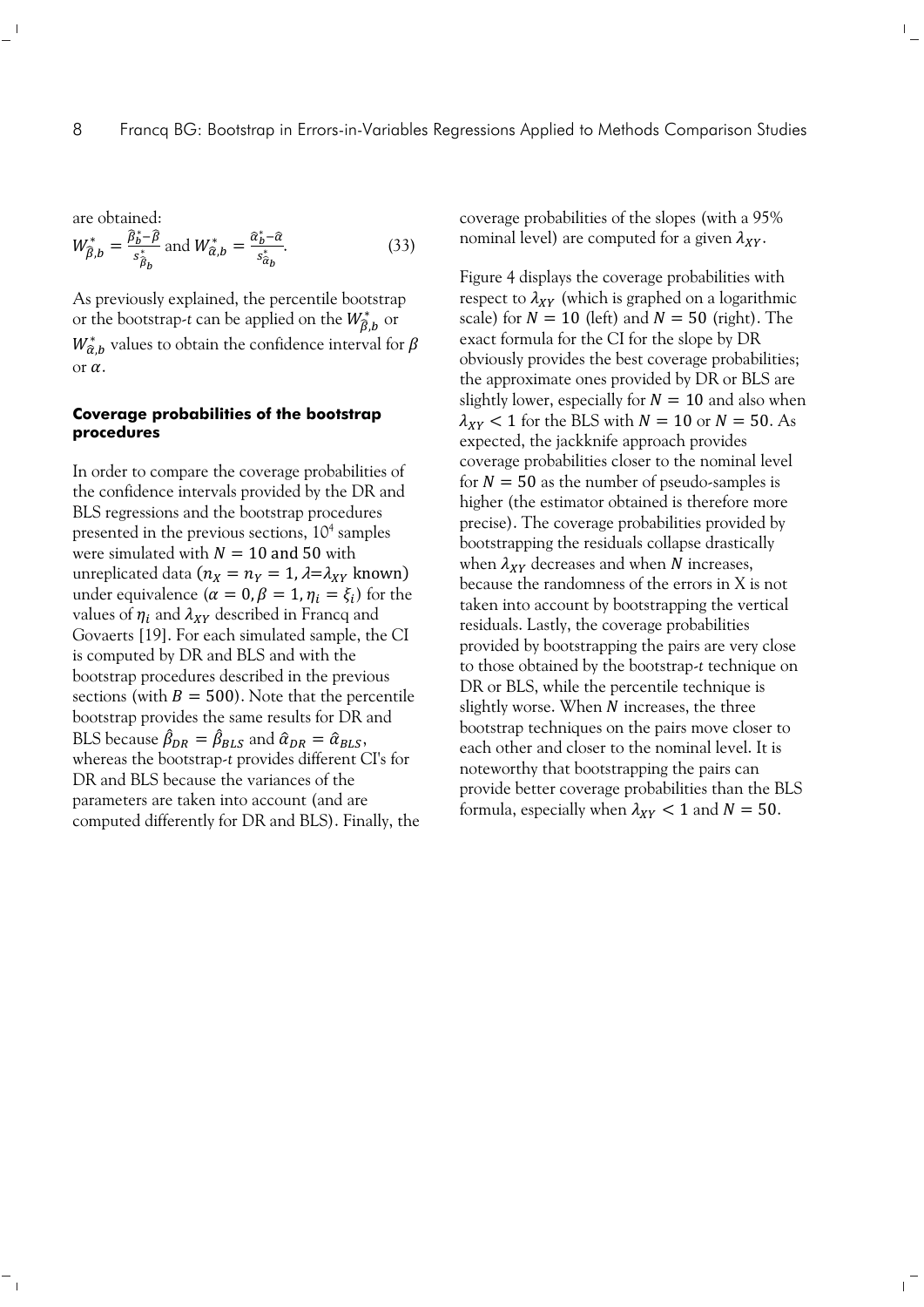

**Figure 4** Coverage probabilities of the CI for the slope ( $\beta$ ), for  $N = 10$  (left) or  $N = 50$  (right) related to  $\lambda$  (=  $\lambda_{XY}$ with  $n_x = n_y$ ) in a logarithmic scale, for the Deming Regression (DR) with its exact formula or approximate one, the Bivariate Least Square regression (BLS) with its approximate formula, two bootstrap procedures (on the pairs or residuals) split into three approaches (percentile, bootstrap-t on DR and bootstrap-t on BLS) and the jackknife.

# **Application**

In the systolic blood pressure data [2], simultaneous measurements were made by two observers (denoted J and R) using a sphygmomanometer and a semi-automatic blood pressure monitor (denoted S) for 85 patients. The systolic blood pressure was measured three times per patient by S and three times per patient by J (R is not considered here; for a brief overview of other designs and approaches see a recent example of a method comparison study from the field of rehabilitation [28]).

If the mean measurements given by S are assigned to the Y-axis and J to the X-axis, then it follows that the estimated value of  $\lambda$  (= $\lambda_{XY}$  as  $n_X = n_Y$ ) is 2.223, and therefore  $\hat{\beta}_{DR}=\hat{\beta}_{BLS}=0.956$  and  $\hat{\alpha}_{DR} = \hat{\alpha}_{BLS} = 21.230$  [19,29]. Figure 5 illustrates the different CI's for  $\beta$  computed using the exact and approximate DR formula, the approximate BLS formula, the jacknife procedure, and six bootstrap approaches (percentile method, bootstrap-*t* on DR or BLS, bootstrapping the pairs

and bootstrapping the residuals). The exact DR formula provides a slightly asymmetric CI while the approximate DR and BLS CI's are symmetric. These three CI's are similar although the BLS one is slightly narrower. The CI obtained by jacknife is narrower than those obtained without resampling but the estimated slope is very similar to the previous ones. The bootstrap-*t* on either DR or BLS also yields very similar CI's while the percentile method provides a slightly wider CI and higher estimate. As expected, bootstrapping the residuals provides a shifted CI (upwards for the percentile method and downwards for the bootstrap-*t*). As explained in the previous section, the coverage probabilities of the bootstrap on the residuals collapse drastically and the CI's are therefore wrong because the randomness of the errors in the X variable is not taken into account.

The hypothesis  $H_o: \beta = 1$  is not rejected for the CI's computed directly by DR or BLS, the jacknife or by bootstrapping the pairs. On the other hand, this hypothesis is erroneously rejected for the

 $\Gamma_{\rm c}$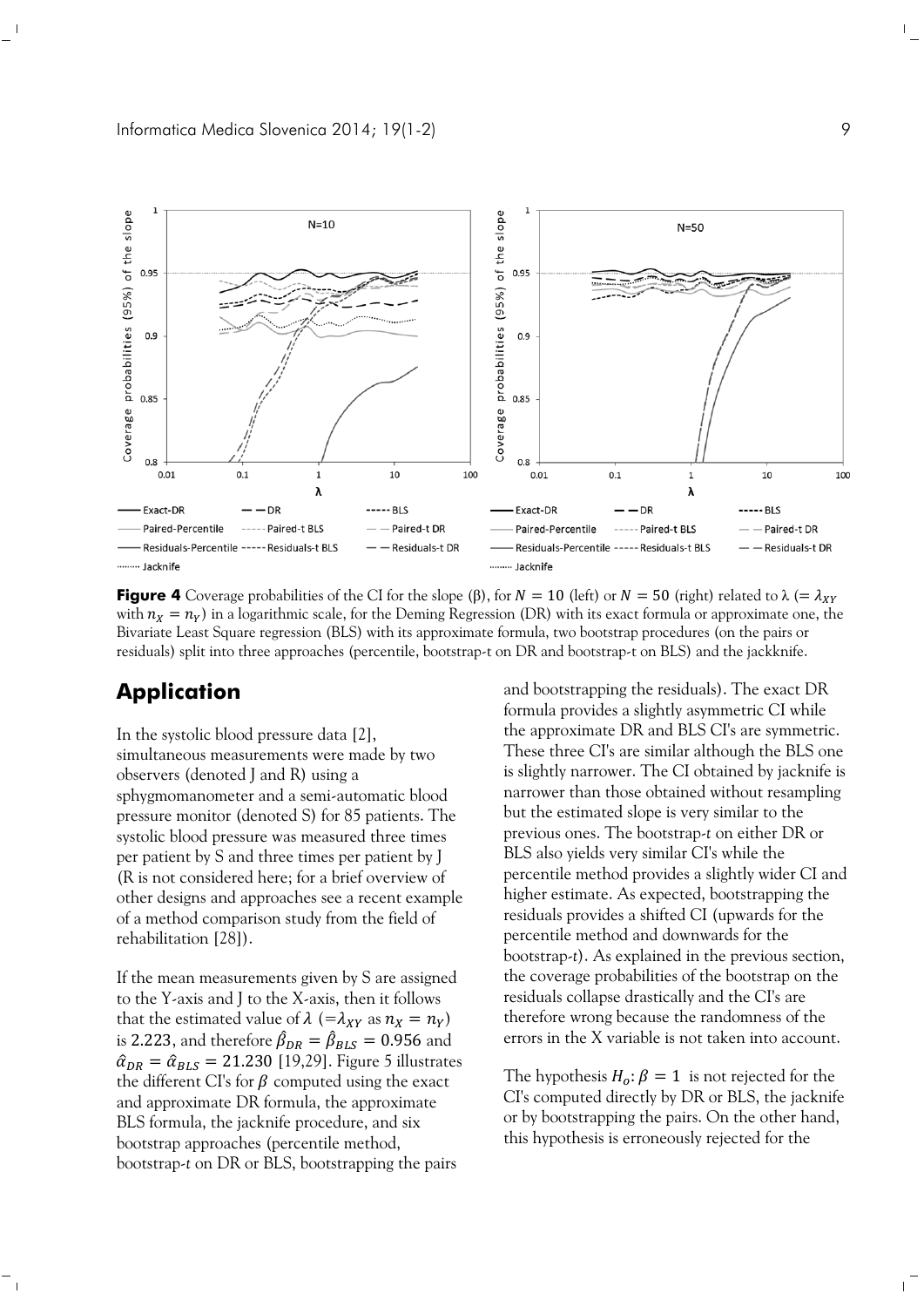

bootstrap on the residuals (except for the percentile method) as these CI's are shifted.

**Figure 5** The CI for the slope (β) for the Systolic Blood Pressure data computed by Deming Regression (DR) with exact and approximate formula, the Bivariate Least Squares regression (BLS) with approximate formula, two bootstrap procedures (on the pairs and on the residuals) split into three approaches (percentile, bootstrap-t on DR and bootstrap-t on BLS), and the jackknife.

# **Conclusion**

 $\overline{\phantom{0}}$ 

Six different bootstrap procedures were compared in order to improve the coverage probabilities of the approximate confidence intervals for the parameters of the DR and BLS regressions. The bootstrap-*t* on DR or BLS provides very similar results. These two regressions are actually confounded under homoskedasticity and the variances of the parameters, though computed differently, are similar in practice. The jacknife is a simple method but its coverage probabilities are lower than the nominal level for small sample sizes, and its CI may therefore be too narrow in practice. Bootstrapping the residuals is not recommended as the coverage probabilities collapse and the CI's are shifted in practice. Bootstrapping the pairs is recommended to improve the coverage probabilities especially when the ratio of the measurement errors' variances is less than one. It can provide better coverage

probabilities than the approximate CI computed directly by DR or BLS. Moreover, this bootstrap approach takes into account the measurement errors in both variables.

 $\mathbb{F}_q$ 

 $\mathbf{L}$ 

### **Acknowledgement**

Support from the IAP Research Network P7/06 of the Belgian State (Belgian Science Policy) is gratefully acknowledged.

#### **References**

- 1. Westgard JO, Hunt MR: Use and interpretation of common statistical tests in method-comparison studies. *Clin Chem* 1973; 19: 49-57.
- 2. Bland JM, Altman DG: Measuring agreement in method comparison studies. *Stat Methods Med Res* 1999; 8: 135-160.
- 3. Altman DG, Bland JM: Measurement in medicine: the analysis of method comparison studies. *Statistician* 1983; 32: 307-317.
- 4. Bland JM, Altman DG: Statistical methods for assessing agreement between two methods of clinical measurement. *Lancet* 1986; 1(8476): 307- 310.
- 5. Lindley DV: Regression Lines and the Linear Functional Relationship. *J Roy Statist Soc Suppl* 1947; 9(2): 218-244.
- 6. Martinez A, Del Rio FJ, Riu J, Rius FX: Detecting proportional and constant bias in method comparison studies by using linear regression with errors in both axes. *Chemom Intell Lab Syst* 1999; 49(2): 181-195.
- 7. Riu J, Rius FX: Univariate regression models with errors in both axes. *J Chemometr* 1995; 9: 343–362.
- 8. Madansky A: The fitting of straight lines when both variables are subject to error. *J Am Statist Assoc* 1959; 54(285): 173-205.
- 9. Barnett VD: Fitting straight lines the linear functional relationship with replicated observations. *J Roy Statist Soc Ser C* 1970; 19(2): 135-144.
- 10. Fuller WA: *Measurement error models*. New York 1987: Wiley.
- 11. Tan CY, Iglewicz B: Measurement-Methods Comparisons and Linear Statistical Relationship. *Technometrics* 1999; 41(3): 192-201.
- 12. Legendre AM: *Nouvelles méthodes pour la détermination des orbites des comètes, Appendice sur*